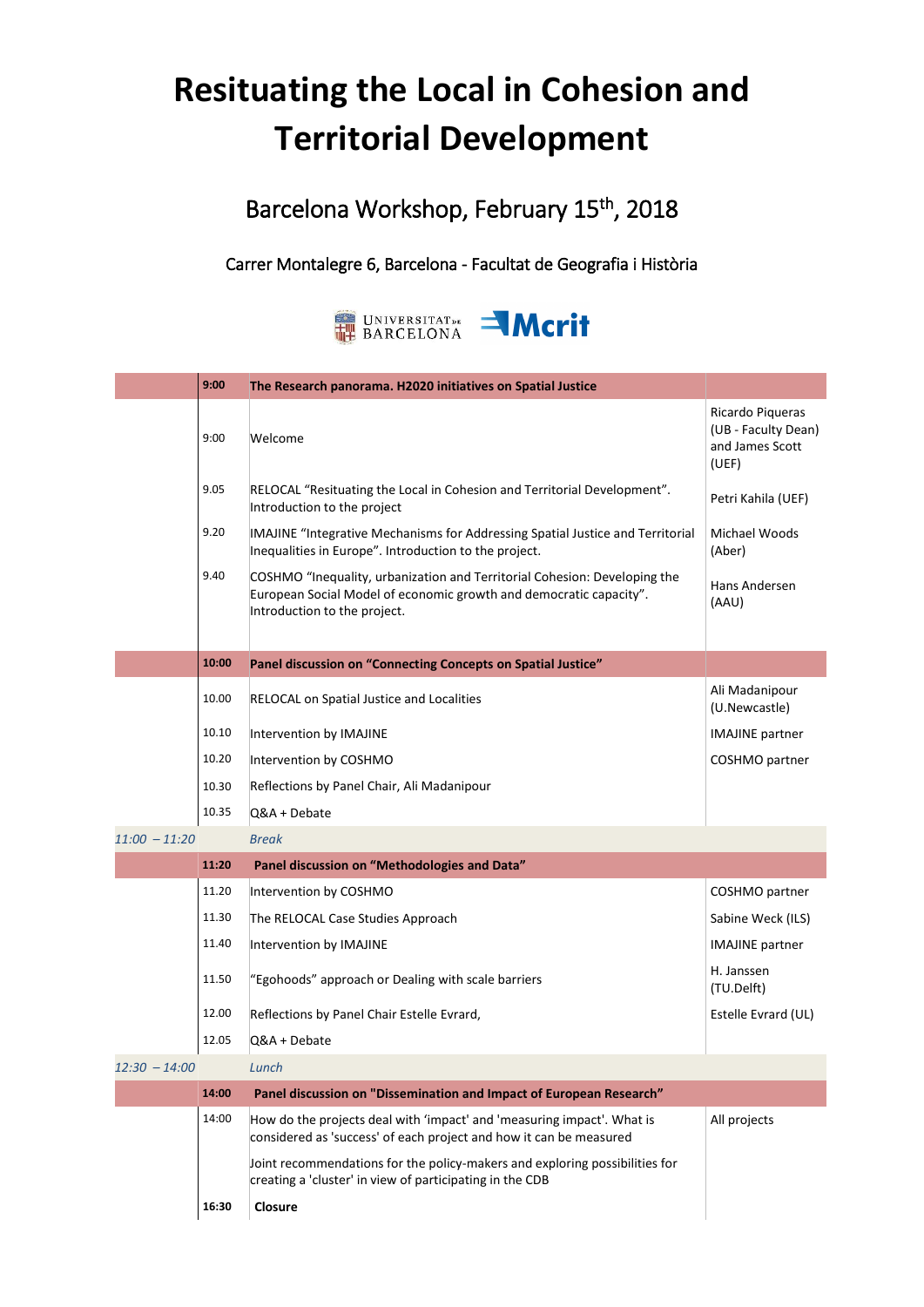## **RELOCAL Partners**

Itä-Suomen Yliopisto (Finland)

ILS - Institut für Landes- und Stadtenwicklungsforschung (Germany)

University of Newcastle (UK)

University of Stockholm (Sweden)

NORDREGIO (Sweden)

The James Hutton Institute (Scotland)

Hungarian Academy of Sciences -Research Centre for Economic and Regional Studies (Hungary)

Delft University of Technology (Netherlands)

MCRIT Multicriteria Consulting (Barcelona)

University of Luxembourg (Luxembourg)

University of Lodz (Poland)

Foundation Desire for Social Reflection and Openness (Romania)

University of Thessaly - The South and Eastern European Development Centre (Greece)

Universidade de Lisboa – Lisbon School of Economics & Management

**Project Full Title RELOCAL - Resituating the Local in Cohesion and Territorial Development Grant Agreement** GA. 727097 **Project Duration Project Duration COLOGIST 2016-to Sep 2020** (48 months) **Project Coordinator** University of Eastern Finland **Website** www.relocal.eu